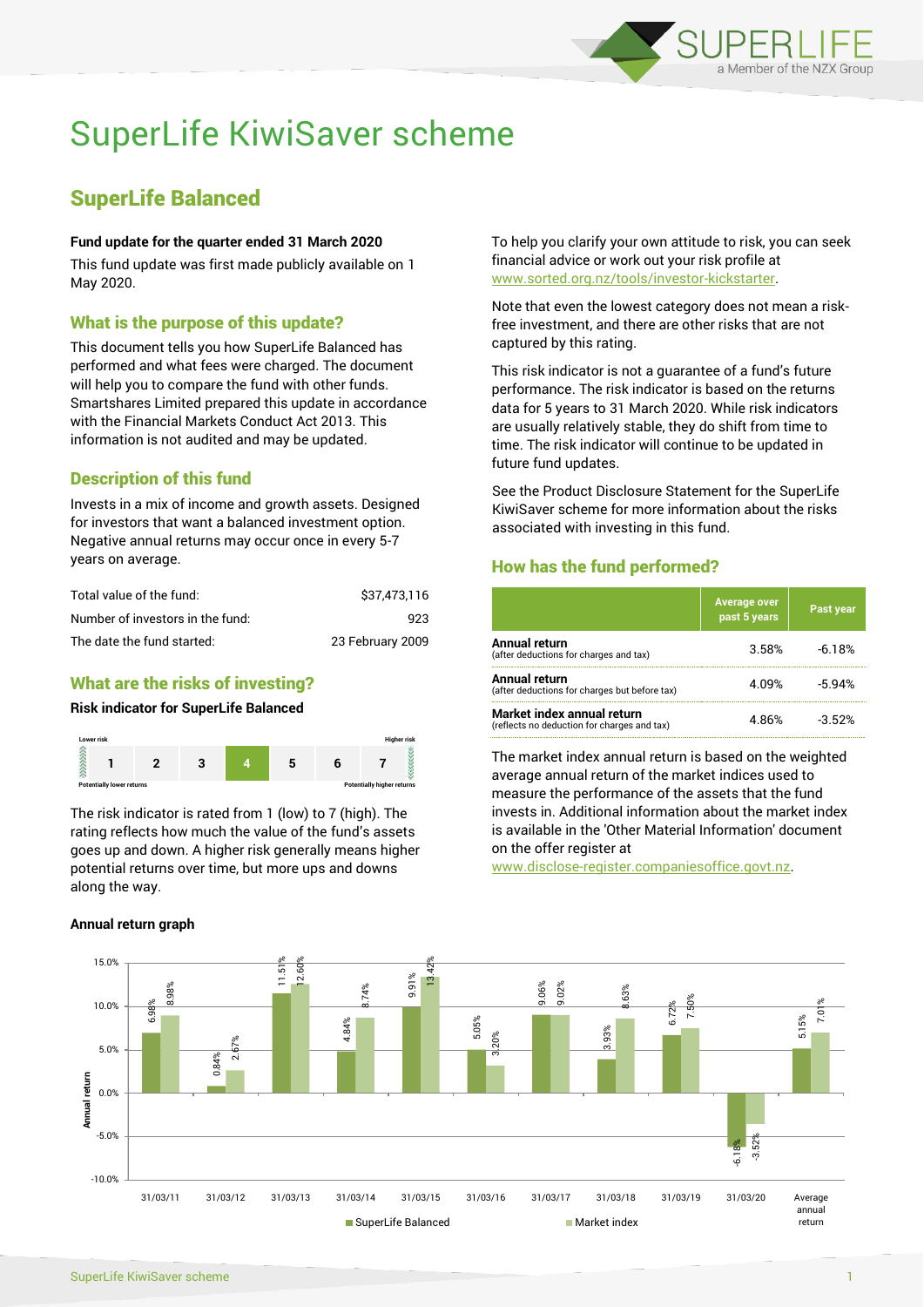

This shows the return after fund charges and tax for each of the last 10 years ending 31 March. The last bar shows the average annual return for the last 10 years up to 31 March 2020.

**Important:** This does not tell you how the fund will perform in the future.

Returns in this update are after tax at the highest prescribed investor rate (PIR) of tax for an individual New Zealand resident. Your tax may be lower.

### What fees are investors charged?

Investors in SuperLife Balanced are charged fund charges. In the year to 31 March 2020 these were:

|                                                       | % per annum of fund's net<br>asset value |
|-------------------------------------------------------|------------------------------------------|
| <b>Total fund charges</b>                             | 0.60%                                    |
| Which are made up of:                                 |                                          |
| <b>Total management and administration</b><br>charges | <u>በ 60%</u>                             |
| Including:                                            |                                          |
| Manager's basic fee                                   | 0.48%                                    |
| Other management and<br>administration charges        | 0.12%                                    |
| Other charges                                         | Dollar amount per investor               |
| Administration fee                                    | \$30 per annum                           |

Investors may also be charged individual action fees for specific actions or decisions (for example, if an investor has a financial adviser and has agreed to pay a fee to the adviser for providing financial advice). See the Product Disclosure Statement for the SuperLife KiwiSaver scheme for more information about those fees.

Small differences in fees and charges can have a big impact on your investment over the long term.

GST is included in the fund charges set out above.

#### Example of how this applies to an investor

Jess had \$10,000 in the fund and did not make any further contributions. At the end of the year, Jess incurred a loss after fund charges were deducted of -\$618 (that is -6.18% of her initial \$10,000). Jess paid other charges of \$30. This gives Jess a total loss after tax of -\$648 for the year.

#### What does the fund invest in?

#### **Actual investment mix**

This shows the types of assets that the fund invests in.



#### **Target investment mix**

This shows the mix of assets that the fund generally intends to invest in.

| <b>Asset Category</b>        | <b>Target asset mix</b> |
|------------------------------|-------------------------|
| Cash and cash equivalents    | 1.00%                   |
| New Zealand fixed interest   | 13.00%                  |
| International fixed interest | 26.00%                  |
| Australasian equities        | 14.50%                  |
| International equities       | 38.00%                  |
| Listed property              | 7.50%                   |
| Unlisted property            |                         |
| Commodities                  |                         |
| Other                        |                         |